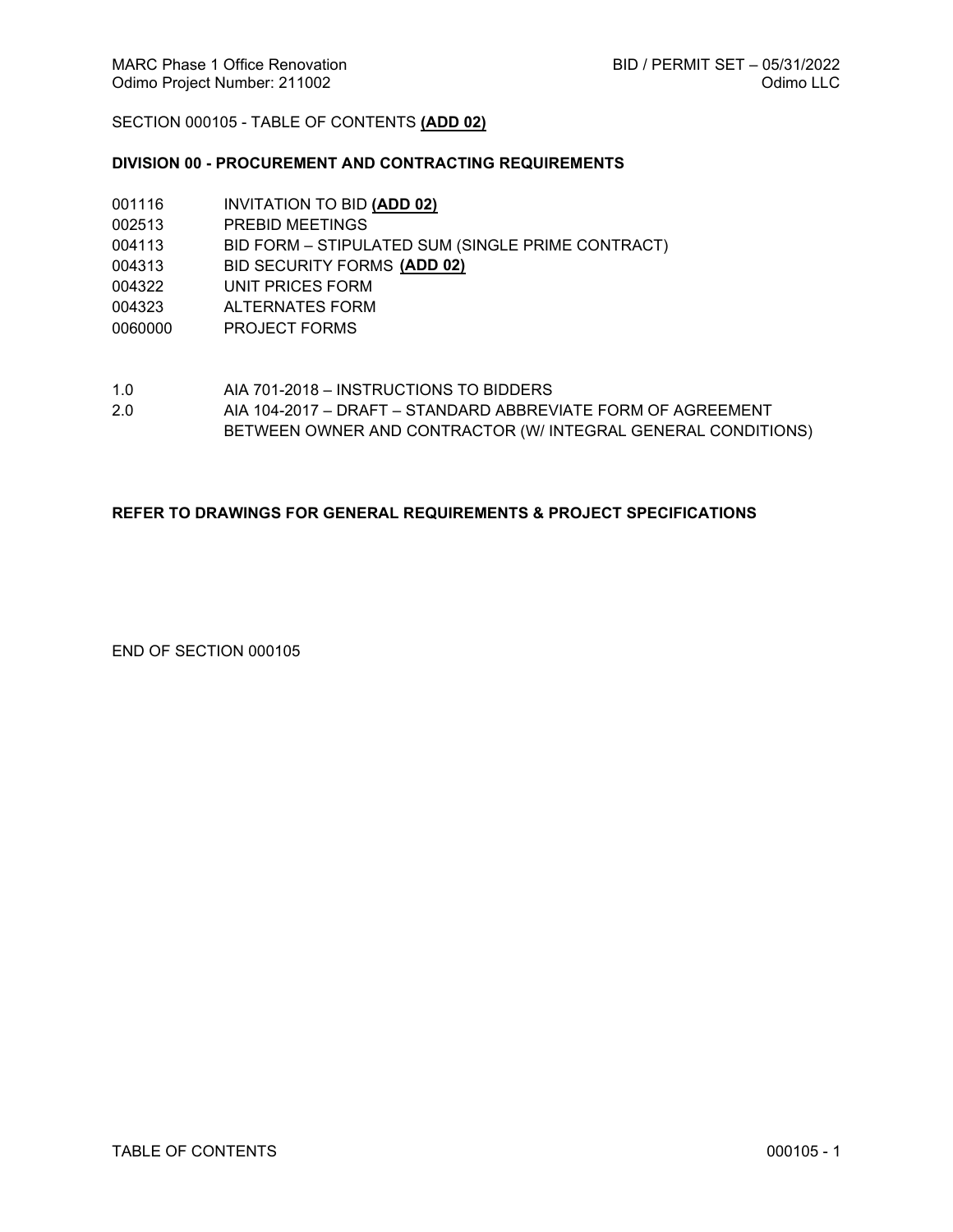## DOCUMENT 001116 - INVITATION TO BID (**ADD 01) (ADD 02)**

#### 1.1 PROJECT INFORMATION

- A. Notice to Bidders: Qualified bidders are invited to submit bids for Project as described in this Document according to the Instructions to Bidders.
- B. Project Identification: MARC Phase 1 Office Renovation
	- 1. Project Location: 600 Broadway Blvd, Kansas City, MO 64105
- C. Owner: Mid-America Regional Council
	- 1. Owner's Representative:
		- a. Carol Gonzales, Director of Finance and Administration (MARC), cgonzales@MARC.ORG
		- b. Eric Winebrenner, Public Safety Program Director (MARC), ewinebrenner@MARC.ORG
- D. Architect: Odimo, LLC
	- 1. Architect's Representative: Ashley Perrin, aperrin@odimo.us
- E. Project Description: Project consists of the renovation of approximately 14,000 sf space on Level 02, Level 03, and Level 04 of an existing building.
- F. Construction Contract: Bids will be received for the following Work:
	- 1. General Contract (all trades).

## 1.2 BID SUBMITTAL AND OPENING

- A. Owner will receive sealed bids until the bid time and date at the location indicated below. Owner will consider bids prepared in compliance with the Instructions to Bidders issued by Owner, and delivered as follows:
	- 1. Bid Date: June 21st, 2022.
	- 2. Bid Time: 2:00 p.m., local time.<br>3. Delivery Method: Via email to C
	- Delivery Method: Via email to Carol Gonzales, Eric Winebrenner, & Ashley Perrin.
		- a. Email contact information noted above.
- B. Bids will be thereafter privately opened.

### **1.3 BID SECURITY (ADD 02)**

**A. Bid security shall be submitted with each bid in the amount of 5% percent of the bid amount. No bids may be withdrawn for a period of 60 days after opening of bids. Owner reserves the right to reject any and all bids and to waive informalities and irregularities.**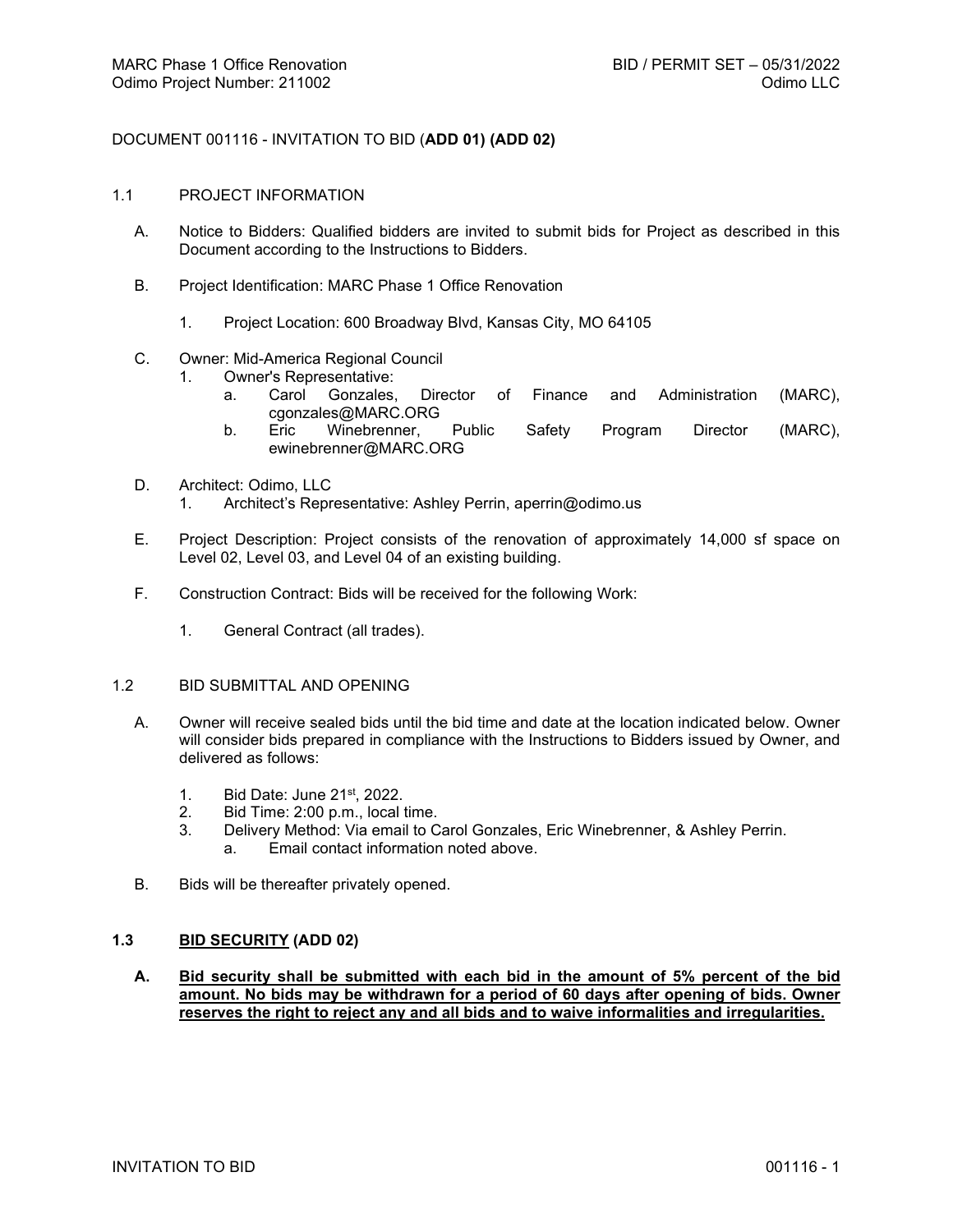#### 1.4 PREBID CONFERENCE

A. A prebid conference for all bidders will be held at Level 04 of 600 Broadway Blvd, Kansas City, MO 64105 on June 8, 2022 at 10:00 a.m local time. Prospective bidders are required to attend.

#### 1.5 DOCUMENTS

- A. Online Procurement and Contracting Documents: Documents will be posted for public view on Demand Star.
- B. Addenda will be posted via Demand Star.

### 1.6 **PREVAILING WAGES /** DAVIS BACON WAGES (**ADD 01)**

- A. Prevailing Wages. This contract requires payment of the prevailing hourly rate of wages for each craft or type of work required to execute per adherence to a schedule of minimum wages as determined by the United States Department of Labor. **For work performed anywhere on this project, the contractor and the contractor's subcontractors shall pay the higher of these two applicable wage rates.** (**ADD 01)**
- B. The applicable wage rates for this contract are **as noted below:** (**ADD 01)**
	- 1. The effective Davis-Bacon federal wage rates posted the tenth day before the bid opening date and are attached herein.
	- **2. The applicable state wage rates for this contract are detailed in "MO Annual Wage Orders: MO County Jackson - Wage Order 28** (**ADD 01)**
- **C. The bidder is required to provide all additional forms required by Mo DOL.** (**ADD 01)**
- **D. These supplemental bidding documents have important legal consequences. It shall be conclusively presumed that they are in the bidder's possession, and they have been reviewed and used by the bidder in the preparation of any bid submitted on this project.**  (**ADD 01)**

#### 1.7 MISSOURI PROJECT EXEMPTION CERTIFICATE

- A. MARC is eligible to apply for sales tax exemption on construction projects in Missouri and Kansas. A project exemption form may be requested to enable contractors to purchase materials under MARC's tax-exempt status.
- B. The Missouri project exemption form 5060 is Missouri Department of Revenue Form 5060, Project Exemption Certificate, and can be found on the MARC intranet. The form shall be completed by the MARC staff responsible for the creation of the contract. Signed copies shall be submitted to the contractor and kept in the contract file.

### 1.8 TIME OF COMPLETION

A. Bidders shall begin the Work on receipt of the Notice to Proceed and shall complete the Work within the Contract Time.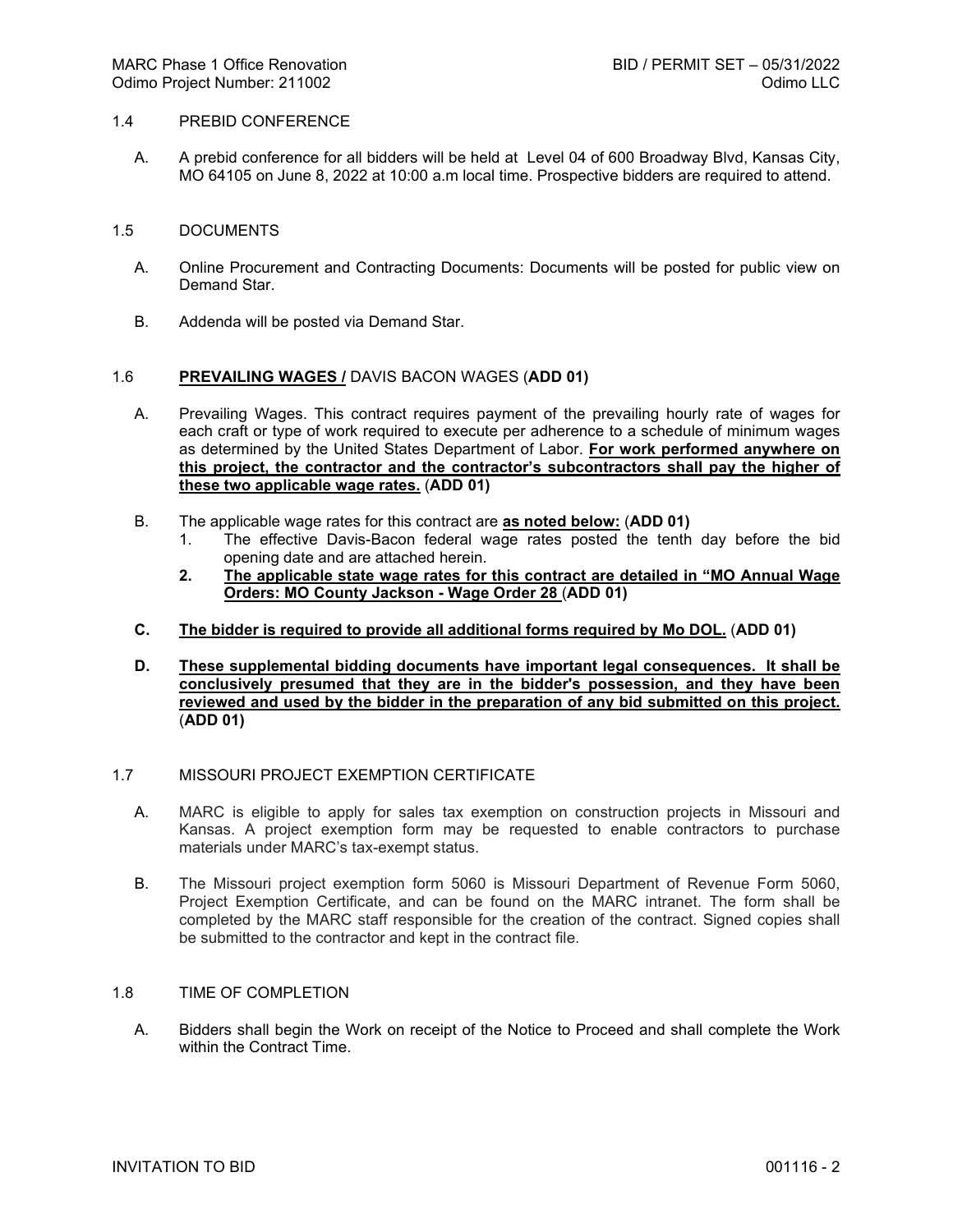## 1.9 ANTICIPATED SCHEDULE

- A. To be included with Bid Submittal.
- B. Schedule to show overall anticipated process and proposed critical path.

## 1.10 BIDDER'S QUALIFICATIONS

- A. To be included with Bid Submittal.
- B. Packages must include the following items:
	- 1. Corporate Organizational Charts
	- 2. Project Organizational Charts<br>3. Summary of Similar Projects
	- Summary of Similar Projects
	- 4. Client References within the Public Realm
	- 5. Resumes resumes for each key individual proposed for the project, include: position in the firm, project responsibility, education, license or registration and relevant experience over the last five years.
	- 6. Financial Statements and/or Evidence of Bonding Capacity
	- 7. Brief Narratives indicating how the Contractor intends to manage this project, including subcontractors.
- C. Procedure:
	- 1. All qualification information and supporting materials must be submitted with the final bid. Following the bid date, the Owner reserves the right to request additional informational material to evaluate qualifications. Failure of the Contractor to demonstrate their ability to comply with these qualifications may be grounds for the Owner not recommending award of the Contract.
- D. Bidders must be properly licensed under the laws governing their respective trades and be able to obtain insurance and bonds required for the Work. A Performance Bond, a separate Labor and Material Payment Bond, and Insurance in a form acceptable to Owner will be required of the successful Bidder.

END OF DOCUMENT 001116